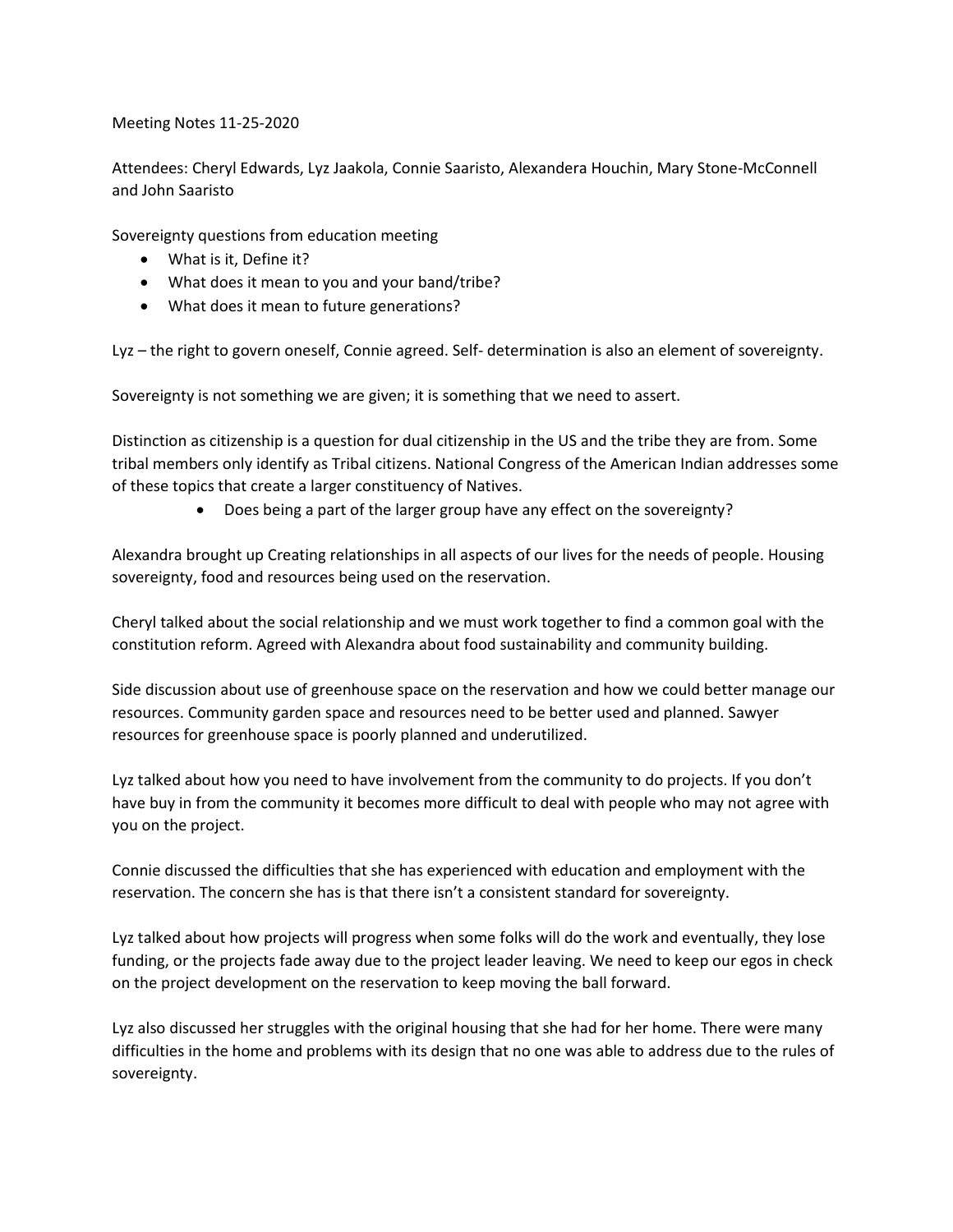- There was no recourse for her to protect her interests. Sovereignty determination needs to protect tribal members needs and interests.
- Lyz wants to start a circus at her house.  $\odot$
- The tribe has an opportunity to establish and protect our definition of our relationship with the US Government.

Trucks driving across reservation land are abusing the roads and that should be something that they pay to repair through potential tolls. It is an example of how our land is used.

How do we get it right? Cheryl stated

- Does the blood quantum need to be a focus of the constitutional reform?
- There is a waning number of Natives and we will not have anyone left if we do not change.
- Many feel disenfranchised due to punitive action or being treated differently within the tribe.

Connie talked about how she had an allotment of land that was taken from her when she was sick. She did not make improvements to the land and they took it and built a house for another person with no consultation to her. No checks and balances.

Lyz discussed eminent domain issues that are faced by the reservation that they do not act on. It is a touchy situation to address but the land needs to be reclaimed for reservation purposes.

- Property like the Sawyer School need to be dealt with through eminent domain.
- How can we repurpose land?

Mary shared information about eminent domain that is in effect but not acted on because of political blowback. There is a right to take back land if a fair market value is offered.

Lyz talked about the City council relationship with the reservation and how the City of Cloquet annexed land. The city wanted it to happen and the reservation did not want it to happen and it went to state court and the reservation lost.

- The city needed the land for water and sewer reasons.
- It also had repercussions on gaming for the reservation.
- Lyz ran for office so that the reservation is represented on the City Council.

Discussion about the intersection at Brevator Road has been a problematic process due to poor communication about the changes being made. The intersection was not safe for pedestrians and there needed to be changes for safety purposes. This is part of the communication between organizations.

• Slowing down is not so hard to do, yet people had problems with it.

When a tribe exercises their sovereignty, things change and not everyone is going to like it. We need to make changes for our needs.

• Determination for land use on the reservation